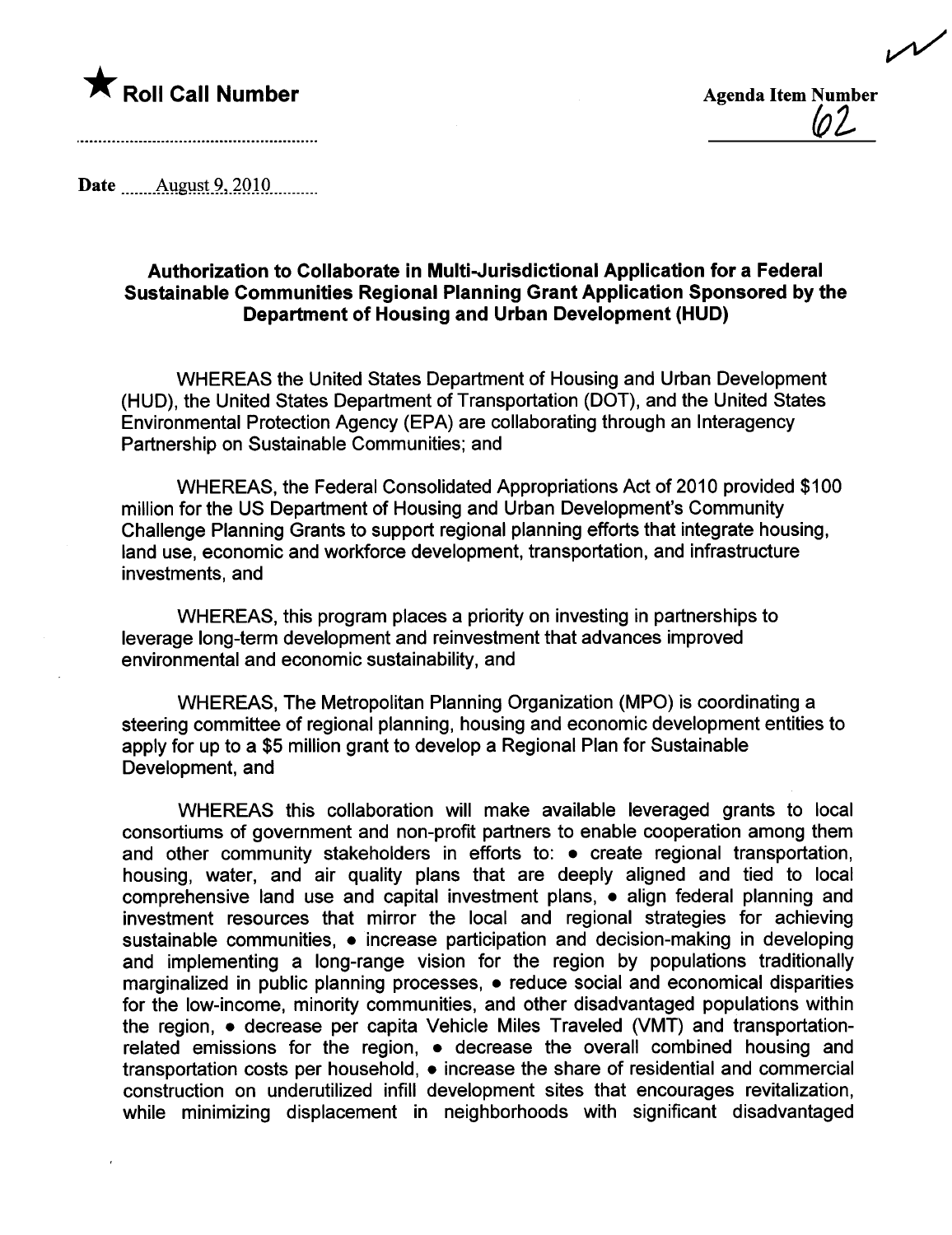

 $62-$ 

Date \_\_\_\_\_\_\_ August 9, 2010 \_\_\_\_\_\_\_

populations,  $\bullet$  increase the proportion of low and very low-income households within a 30 minutes transit commute to major employment centers;  $\bullet$  Increased number of mixed use and racially, ethnically, and socioeconomically diverse neighborhoods with walkable and/or transit access to services (grocery, bank, retail), good jobs, good schools, parks, and trails);  $\bullet$  Improved public health outcomes that result from creating safer, more walkable neighborhoods;  $\bullet$  Increased use of compact development as a tool for regional planning to accommodate population growth, utilize infrastructure efficiently, and preserve productive agricultural land and natural areas for environmental and recreational purposes; • Decrease hazardous environmental threats due to regional increases in the rate and frequency of flooding, erosion, compromised water quality; and,  $\bullet$  Enhance regional competitiveness through coordinated regional economic development and amenity planning;

WHEREAS, applicants must provide 20 percent of the requested funding amount in leveraged resources in the form of cash and/or verified in-kind contributions or a combination of these sources, and

WHEREAS, in-kind contributions may be in the form of staff time, donated materials or services, and cash contributions may come from any combination of local, state or Federal funds, or private and philanthropic contributions dedicated to the express purposes of this proposal, and

WHEREAS, on April 26, 2010 the City of Des Moines registered with HUD to indicate interest in submitting an application under the Sustainable Communities Grants Program; and

WHEREAS, the application deadline for the US Department of Housing and Urban Development's Sustainable Communities Regional Grant program is August 23, 2010.

NOW, THEREFORE, BE IT RESOLVED by the City Council of the City of Des Moines, Iowa, intends hereby to evidence their mutual intent to proceed with the formation of a qualifying local Consortium; empower it to complete and submit a qualifying application for Sustainable Communities Regional Planning grant funds and otherwise satisfy the requirements of the Program; authorize the MPO to serve as the lead applicant for the Program and endure fiscal and administrative responsibilities; commit to performing the activities identified the signed signature page, on file in the City Clerk's Office; authorize the City Manager to sign the Central Iowa Regional Letter of Intent to Support Sustainable Communities Initiative, on file in the City Clerk's Office, that outlines the City's in-kind contribution to the matching funds for the grant, including in-kind contributions of professional staff of up to 32 hours per week over three years or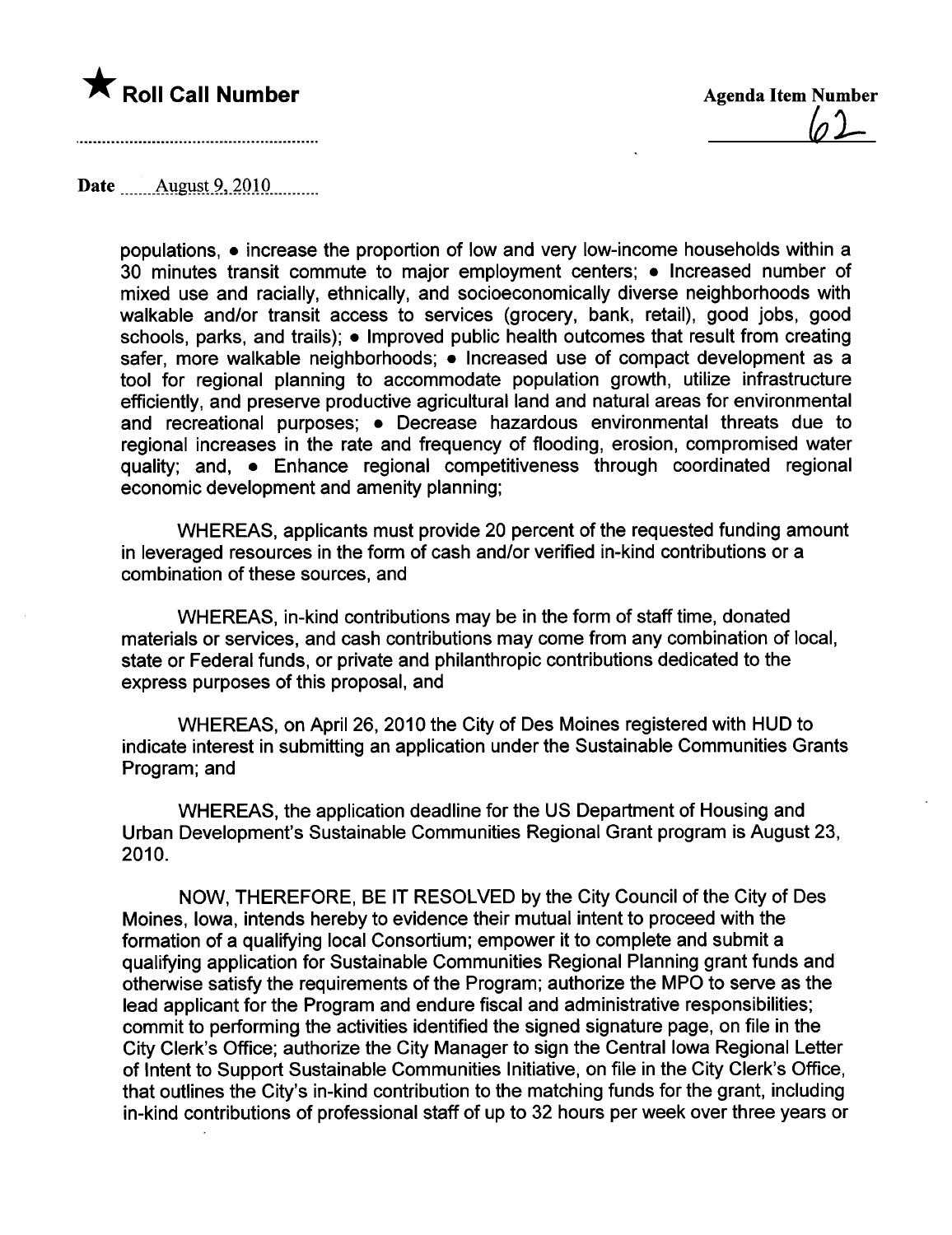

 $\ln 7$ 

Date \_\_\_\_\_\_\_\_ August 9, 2010 \_\_\_\_\_\_\_\_

more as deemed necessary by the City Manager; effectuate a binding agreement among Consortium members pursuant to Iowa law and the requirements of the Program within 120 days following notice of award; and work together responsibly and timely to achieve the laudable mandatory and non-mandatory outcomes envisioned by the Program in order to enhance the quality of life in this region.

MOVED by \_\_\_\_\_\_\_\_\_\_\_\_\_\_\_\_\_\_\_\_\_\_\_\_\_\_\_\_\_ to adopt.

FORM APPROVED

Michael F. Kelley **Assistant City Attorney** 

(Council Communication No.  $10 - 503$  )

| <b>COUNCIL ACTION</b> | <b>YEAS</b> | <b>NAYS</b> | <b>PASS</b> | <b>ABSENT</b>   | <b>CERTIFICATE</b>                                                                                                                                                                                                                                                                                                         |
|-----------------------|-------------|-------------|-------------|-----------------|----------------------------------------------------------------------------------------------------------------------------------------------------------------------------------------------------------------------------------------------------------------------------------------------------------------------------|
| <b>COWNIE</b>         |             |             |             |                 | I, DIANE RAUH, City Clerk of said City hereby<br>certify that at a meeting of the City Council of<br>said City of Des Moines, held on the above date,<br>among other proceedings the above was adopted.<br>IN WITNESS WHEREOF, I have hereunto set my<br>hand and affixed my seal the day and year first<br>above written. |
| <b>COLEMAN</b>        |             |             |             |                 |                                                                                                                                                                                                                                                                                                                            |
| <b>GRIESS</b>         |             |             |             |                 |                                                                                                                                                                                                                                                                                                                            |
| <b>HENSLEY</b>        |             |             |             |                 |                                                                                                                                                                                                                                                                                                                            |
| <b>MAHAFFEY</b>       |             |             |             |                 |                                                                                                                                                                                                                                                                                                                            |
| <b>MEYER</b>          |             |             |             |                 |                                                                                                                                                                                                                                                                                                                            |
| <b>MOORE</b>          |             |             |             |                 |                                                                                                                                                                                                                                                                                                                            |
| <b>TOTAL</b>          |             |             |             |                 |                                                                                                                                                                                                                                                                                                                            |
| <b>MOTION CARRIED</b> |             |             |             | <b>APPROVED</b> |                                                                                                                                                                                                                                                                                                                            |
|                       |             |             |             |                 |                                                                                                                                                                                                                                                                                                                            |
| Mavor                 |             |             |             |                 | City:                                                                                                                                                                                                                                                                                                                      |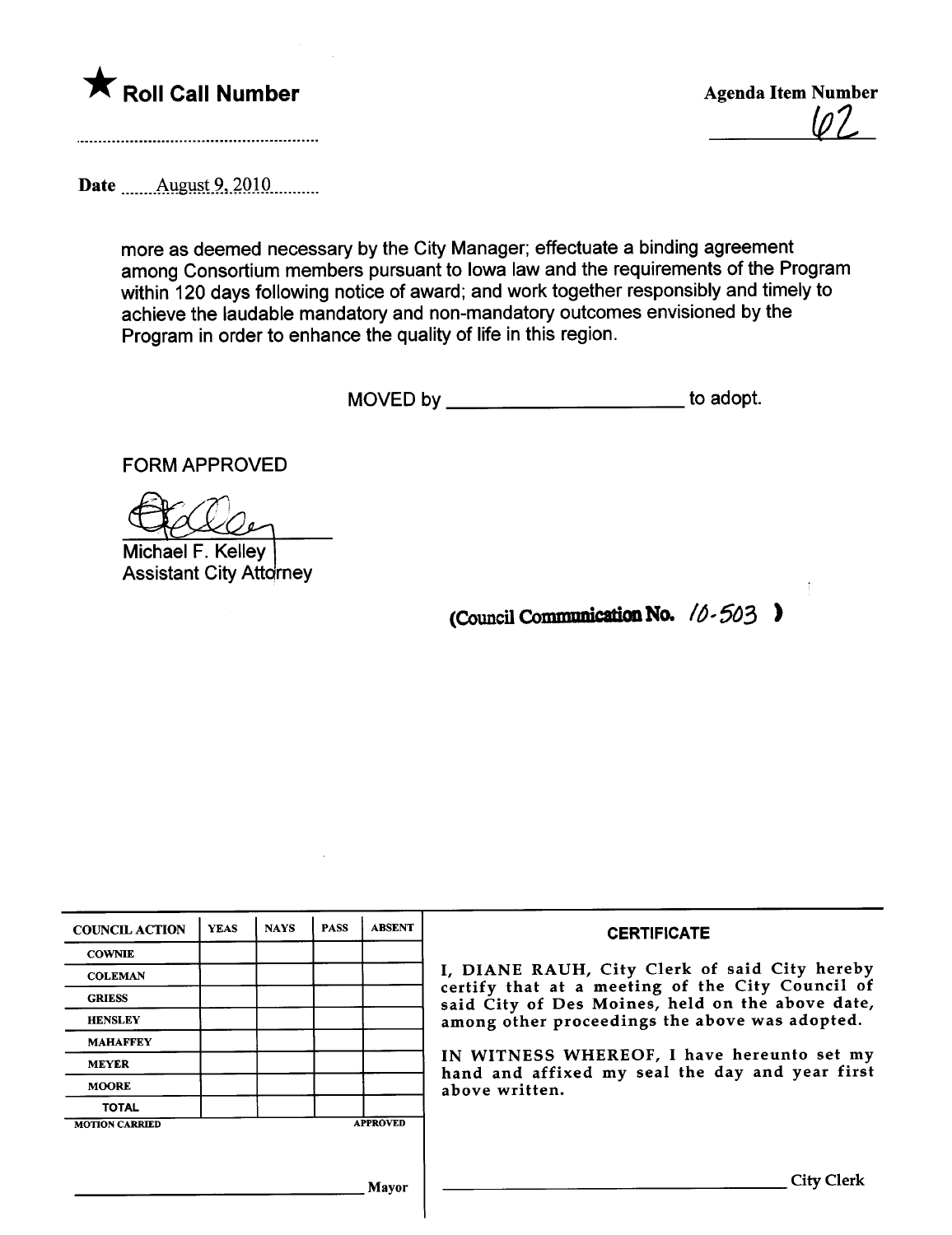

<u>(o2</u>

#### U.S. DEPARTMENT OF HOUSING AND URBAN DEVELOPMENT THE DEPUTY SECRETARY WASHINGTON, DC 20410-0050

# Frequently Asked Questions about HUD's Sustainable Communities Regional Planning Grants UPDATED JULY 21, 2010

- 1. How are regional boundaries established under the Sustainable Communities Regional Planning Grant program? HUD has received a number of questions on this issue and has created a specific guidance document to help potential applications. This document can be found on the Sustainable Communities Regional Planning Grant Information Site at http://www.hud.gov/sustainability
- 2. Where can I get data information to complete Factor 2: Data Inputs? The NOFA requires applicants to use the Rating Factor 2 OSHC Form, to provide quantitative and qualitative data for the 10 specified, readily collectible data points. The form is a part of the grant application package that each applicant should download from ww.grants.gov. HUD has collected as much of the data as was reasonable and posted it at http://www.huduser.org/xsocds/NOFA/nofa\_home.html. To help address specific questions that applicants may have on data issues, HUD has developed a data FAQ that can be found at http://www.huduser.org/xsocds/NOFA/Frequently%20Asked%20Questions.pdf. As discussed in the NOFA, if an applicant finds that data is not available for a particular data point in their region, the narrative can be used to discuss why this data was unavailable and provide a qualitative description of the factor. The narrative can also introduce additional information that further delineates regional conditions in the target area.
- 3. Can pre-existing planning funds be counted towards leveraged match? Yes, as long as the fuds are used solely for the purpose of the Sustainable Communities Regional Planning grant program. Leveraged resources are additional cash and in-kid contrbutions that can be combined with fuds awarded by HUD under ths NOFA to increase the effectiveness of the proposed program activities. Leveraged resources may be in the form of cash and/or the cash equivalent of verified in-kind contributions. Leveraged resources may be secured from one source or a combination of sources, includig governental entities, public and private entities, and the community. The applicant must provide evidence of a firm commitment for each source of the leveraged resources. The leveraged resources committed to the program will need to be spent for the purpose of the program and during the period of performance stated in the grant agreement.

Cash contributions may come from any combination of local, state and/ or federal funds, and/ or private and philanthropic contributions dedicated to the express purposes of this proposal. As noted in the NOFA, applicants securing leveraged resources from other HUD programs, Sustainability Partnership agencies, and other federal agencies will receive a greater rating.

In-kind contributions can include physical items such as office supplies, computer equipment and supplies, materials for projects, and flyers and other marketing materials. They can also be in the form of office and meeting space, including allowed use of computers, phones, fax and copy machine, or the use of a vehicle, construction equipment and other project related items. In-kind contributions can also be contributions of professional time. When an individual donates his/her time in a professional capacity to supervise members, train or engage in member development, provide technical assistance on a project, evaluate a project, oversee project qualty, or provide pro bono work as a member of the non-profit organization on a permanent or temporary basis, the time involved is an in-kind contribution. The dollar equivalent of all assistance provided to meet this requirement must be based upon accepted salary or regional dollar values.

www.hud.gov espanol.hud.gov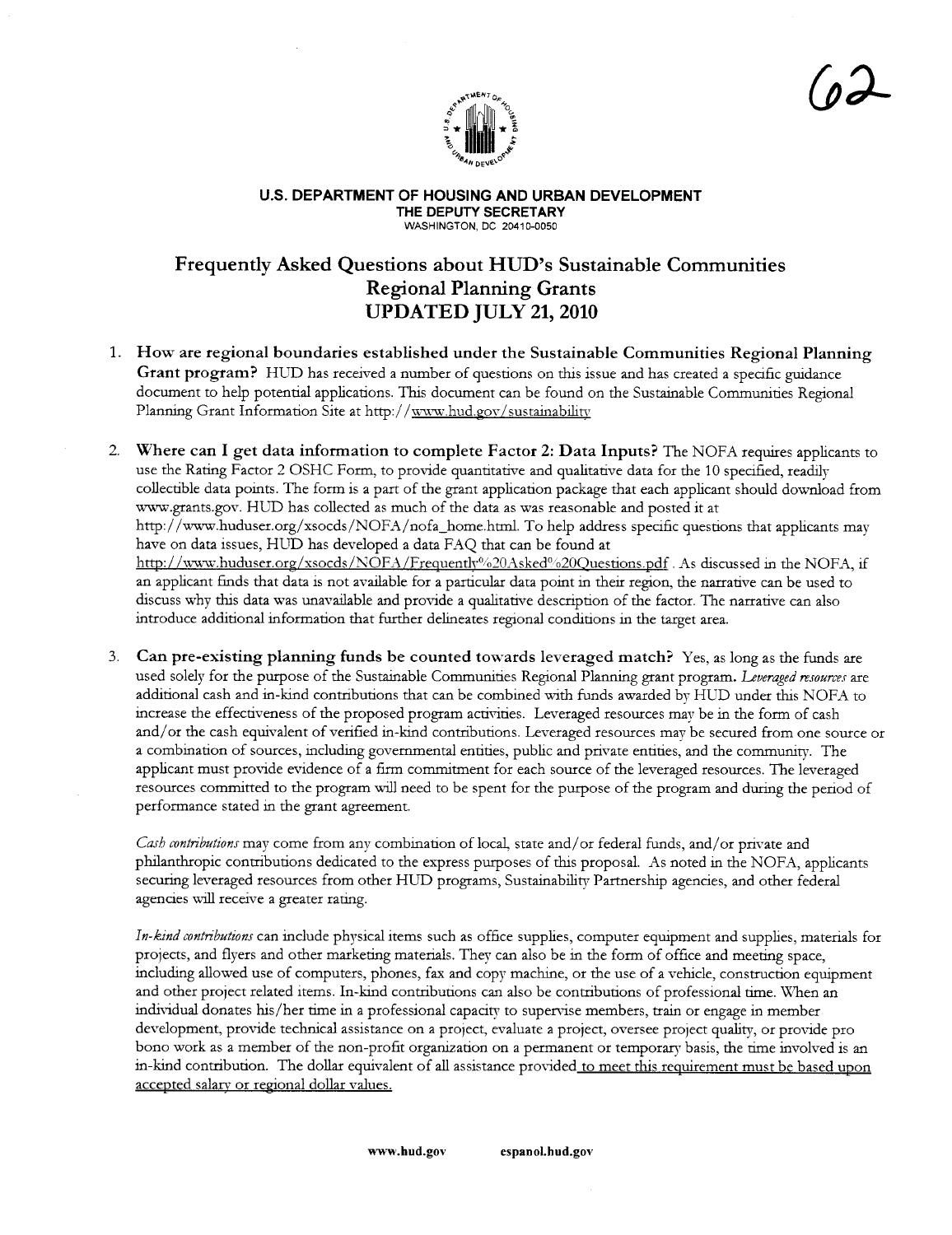4. My region has multiple letters of commitment from regional partners. How can we include these without exceeding the appendix page limit? The NOFA sets a 15-page limit for the grant appendix to include supporting documentation and letters of commitment. If the number of partners in the consortium providing letters of commitment would make your application exceed this limit HUD requests that you include at least 3 of the origial letters, a listig of additional partners with the dates of their letters and the key contacts. HUD may contact the lead applicant to verify these listed supplemental letters of commitment.

#### 5. Who exactly is eligible for the HUD Sustainable Communities Regional Planning Grants?

An eligible applicant under the Sustainable Communities Regional Planning Grant Program is a consortium of units of government, regional planning agencies, non-profit organizations, and allied public and private sector partners that seek to develop a regional plan. Except in rual areas, the consortum must include the local Metropolitan Plannig Organization (MPO). While not explicitly specified, Councils of Governments are eligible if they meet the requirements described in the NOFA.

### 6. Why is HUD requiring the application for its Sustainable Communities Regional Planning grants to come from a consortium?

HUD believes that in order to develop a comprehensive sustainability plan that will guide a region's transportation, housing, development, and other investment decisions over a period of decades, it is necessary to not only bring all of the key governental entities to the table, but also educational institutions and non-profit organiations which can provide a non-governmental perspective on regional needs. An important role for the Consortium will be to ensure that all key actors in a region are engaged in the process of developing the plan and assurance that the plans will be implemented. HUD will be awarding points, described in the rating factors listed in the NOFA, to evaluate the governance, management, and process proposed by the Consortum to develop comprehensive and inclusive sustainability plans.

#### 7. What is the responsibility of the Lead Applicant? Are they in charge of the consortium?

The Lead Applicant is the entity that is responsible for being the primary administrative point of contact with HUD thoughout the application and (if successfu) implementation phases of the grant. This includes assembly and submission of application materials and being the consistent interface with HUD during the negotiation of the cooperative ageement. It does not, however, mean that the Lead Applicant has to be in charge of the consortium. Recognizing the diverse array of partnership structures that could work in different regions, HUD has intentionally left the leadership and governance framework open to the determination of the consortium that is coming together to submit the grant. In fact, HUD is hoping to see innovative partnership structures that align the traditional planning capacities of public agencies with the experience and important perspectives of communty and business voices. We encourage partners to utilize their strengths in making the most effective collaborative possible.

#### 8. How does our consortium know which of the two funding categories is appropriate for its application?

HUD recognizes that regions are in different stages of readiness and capacity to engage in efforts to plan for a sustainable and inclusive future. Consequently, the NOFA creates two distinct funding categories. Applicants for Funding Category Two are those regions that already have an existing regional plan that integrates transportation, housing, and land use planning that guide transportation, housing, and other investment decisions. Such regions may submit an application to support initiatives to fine-tune their existing regional plans so that they address the full complement of Livabilty Priciples in an integrated fashion, the preparation of more detaied execution plans for an adopted Regional Plan for Sustainable Development, and limited pre-development planning activities for a catalytic project/projects that are a significant aspect of the approved regional plan. All other regions, i.e., those that do not have an existing regional plan that meet the requirements listed above, must submit an application under Funding Category One. Please see Section II.B. for a more detailed description of the two funding categories.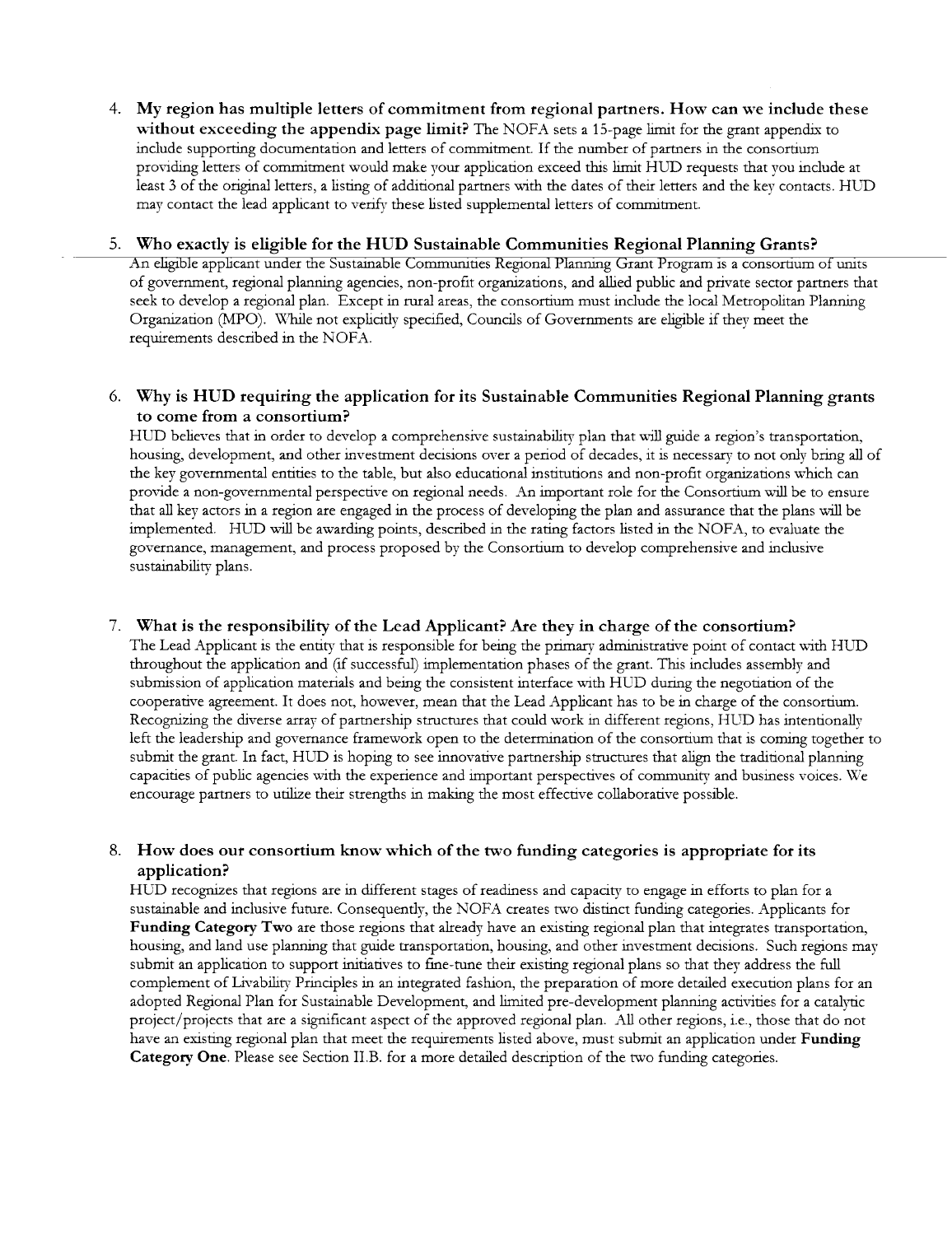#### 9. What are the principle outcomes HUD is looking for from successful applications?

Ths grant program is a centerpiece of the Interagency Partnership for Sustaiable Communties, an intiative jointly implemented by HUD, the US Department of Transportation (DOT), and the US Environmental Protection Agency (EPA). The Partership is commtted to advancig six overarchig Livabilty Priciples as a framework to help American families gain better access to affordable housing, more transportation options, and lower transportation costs, whie protectig the environment and reducing our energy dependence. The Sustaiable Communities Regional Planning Grant Program will support metropolitan and multijurisdictional planning efforts that integrate housing, land use, economic and workforce development, transportation and infrastructure investments in a manner that empowers jurisdictions to consider the interdependent challenges of these issues specific to their region. The anticipated outcomes of the grant program will be a generation of regional plans that address these integrated issues and illustrate how federal resources will be aligned to mirror local and regional strategies for achieving inclusive, sustainable communities. The specific Program Outcomes are discussed in Section I.E. of the NOFA.

#### 10. Will there be a minimum or maximum grant amount?

The NOFA establishes grant thesholds sensitive to the range of communities that may apply for grant resources.

- For large metropolitan areas with a population of 500,000 or more, the minimum grant amount is \$500,000 and the maximum is  $$5,000,000$ .
- . For medium sized metropolitan areas with a popultion between 200,000 and 499,999, the mium grant amount is  $$200,000$  and the maximum is  $$2,000,000$ .
- For rural and small town areas with a population below 200,000, the minimum grant amount is \$100,000 and the maximum is  $$1,000,000$ .

### 11. What role can State governments play in the advancement of Sustainable Regional Planning Grants?

HUD recognizes the important role that State government can play in regional planning practices and implementation strategies. Often, the State will need to be a vital partner in the array of organizations helping to develop a long-term regional plan. In other cases, it may not. For ths reason, States are not a requied component in the applicant consortum, but they are encouraged to be an active parer wherever appropriate. In some states, there may be more than one region that is prepared to apply for the Sustaiable Communities Regional Plannig Grant. In such cases, a State can be part of multiple applications. As applying consortia can build the roles and governance as they see fit, there is no limit to what planning or implementation roles States can play in making the strongest possible regional applications. The principal administrative role of the Lead Applicant, however, must be played by one of the required components of the consortium: the MPO, a participatig jurisdiction, or a non-profit parer.

### 12. What elements will weigh most heavily in ranking the applications?

Applicants should review the two Program Goals and the five Ratig Factors listed in the NOFA for gudance. The NOFA provides information on what will be evaluated, the relative weight of each of the Factors. The Fifth Rating Factor: Achieving Results and Program Evaluation, recognizes that not all of the identified benefits or outcomes proposed by the applicant will be realized during the grant period. HUD will work with those applicants selected for a grant award, to incorporate benchmarks for measurg progress into its Logic ModeL. Unless otherwse stated in the NOFA, the requirements of HUD's FY10 General Section apply.

- 13. What steps should potential applicants take to get started on preparing an application for funding? Potential applicants should read through the entire NOFA for detailed information on the rating factors, program goals and outcomes that will be evaluated in the scoring of applications. Four steps can strengthen a potential regional application.
	- a. Do the reconnaissance to surface al of the parties in the region interested in applying for the grant. Potential applicants should make sure that their region will submit only one application to HUD and to identify the consortium members very early in the process.